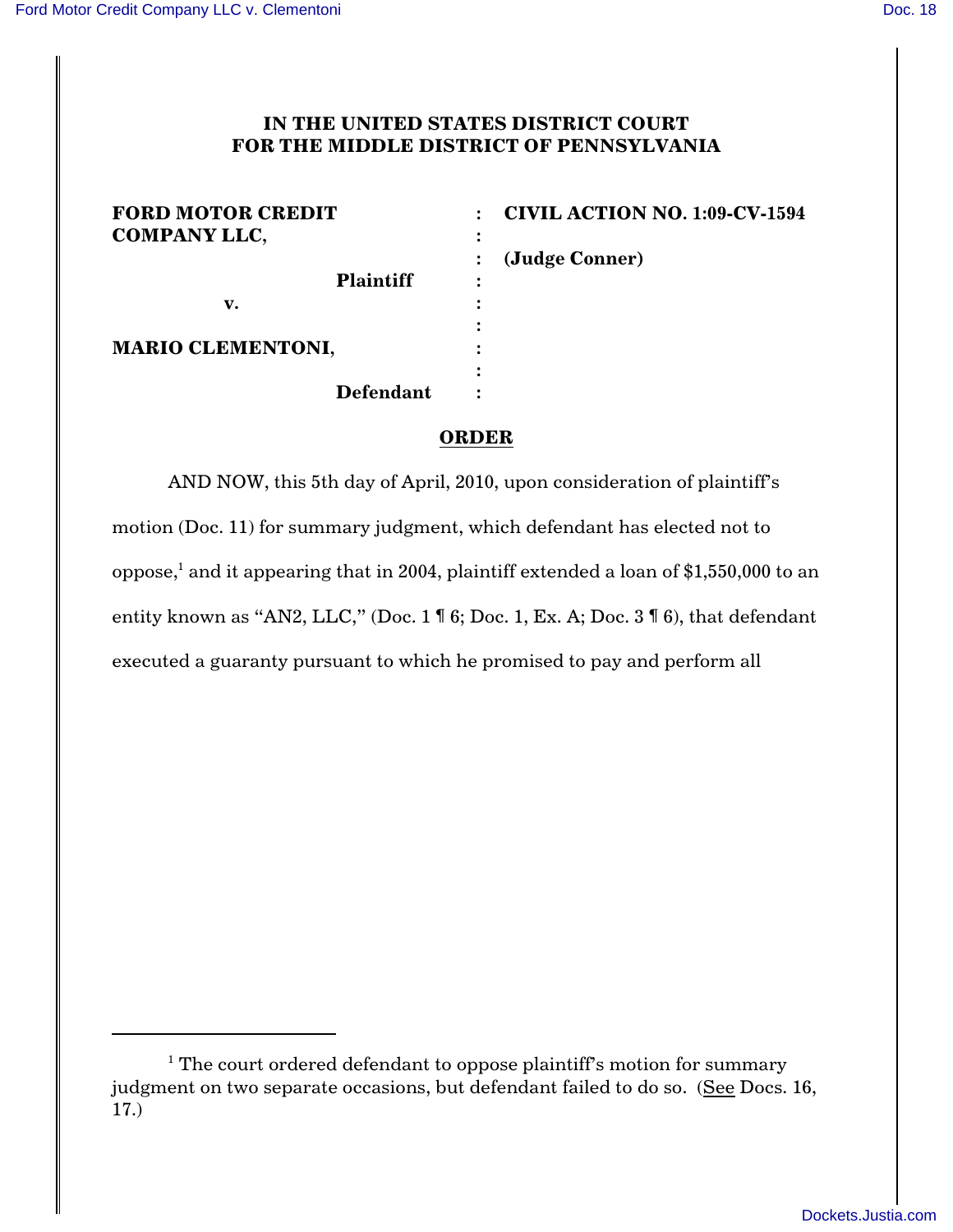obligations of AN2, LLC under the loan agreement, $\mathrm{^2}$  that the promissory note for the 2004 loan was amended and restated in 2008 in the face amount of \$2,200,000, (Doc. 1 ¶ 6; Doc. 1, Ex. A; Doc. 3 ¶ 6), that AN2, LLC defaulted on its repayment obligations and plaintiff thereafter made a demand for payment from defendant, (see Doc. 1, Ex. C; Doc. 13 ¶ 8), and that defendant has not paid any of the amount due under the guaranty, (Doc. 13 ¶ 9), and recognizing that summary judgment is appropriate when "there is no genuine issue as to any material fact and that the movant is entitled to judgment as a matter of law," FED. R. CIV. P. 56(c), and that defendant has not disputed any of the material facts in the above-captioned matter, see L.R. 56.1 (explaining that "[a]ll material facts set forth in the statement required to be served by the moving party will be deemed to be admitted unless controverted by the statement required to be served by the opposing party"), and concluding that defendant had a duty to tender payment to plaintiff under the clear terms of the guaranty agreement, that he breached his obligations by refusing plaintiff's lawful

(Doc. 1, Ex. B.) Defendant admits that he executed this guaranty and delivered it to plaintiff. (Doc. 13 ¶ 7.) Defendant also admitted that he understood he was obligated to make payment to plaintiff in the event AN2, LLC defaulted on the loan. (Doc. 10 at 17-18.)

 $2$  The guaranty states that

Immediately upon the occurrence of an Event of Default and written demand by Lender, Guarantor shall pay to Lender the full amount of the Indebtedness and shall do and perform each of the Obligations, as if the Indebtedness and the Obligations constituted the direct and primary obligations of Guarantor. Lender shall be entitled to proceed directly against Guarantor for payment of the Indebtedness or performance of the Obligations, without first pursuing or exhausting any remedy that Lender then may have against Borrower, any other guarantor or third party, or any security or collateral for the Indebtedness and Obligations.